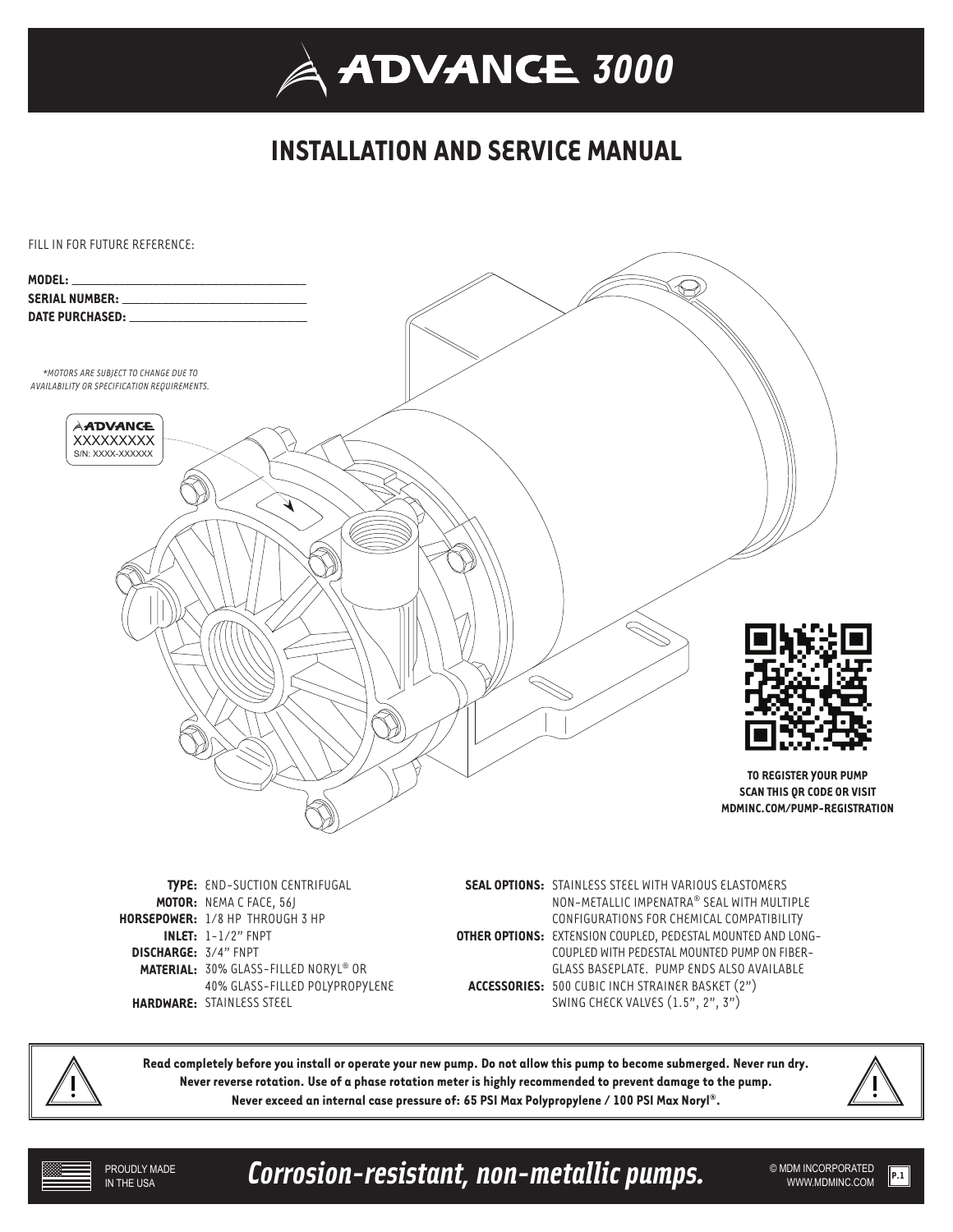# *3000*

We congratulate you on your choice of the Advance 3000 Centrifugal Pump. It has been carefully designed using the advantages of today's technology and carefully constructed to give you the dependability of yesterday. To insure proper performance, we urge you to carefully follow the instructions in this manual. If you have any questions, please call your supplier for assistance or visit www.mdminc.com/support.

## **INSTALLATION**

### **PLEASE READ CAREFULLY. WHEN PROPERLY INSTALLED THE ADVANCE PUMP WILL PROVIDE DEPENDABLE TROUBLE-FREE SERVICE.**

- 1. Locate the pump as near the fluid source as possible. A flooded suction situation is preferred.
- 2. Mount motor base to a secure, immobile foundation.
- 3. Use only plastic fittings on both the intake and discharge ports. Seal pipe connections with Teflon® paste. These fittings should be self-supported and in neutral alignment with each port (i.e. Fittings must not be forced into alignment which may cause premature line failure or damage to the pump volute).
- 4. Never restrict the intake. Keep both input and discharge lines as free of elbows and valves as possible. Always use pipe of adequate diameter. This will reduce friction losses and maximize output.





## **WARNING: ALWAYS SHUT OFF ELECTRICAL POWER BEFORE INSTALLATION AND / OR SERVICING THIS PUMP.**

ALL ELECTRICAL WIRING SHOULD MEET STATE AND LOCAL ORDINANCES. IMPROPER WIRING MAY NOT ONLY BE A SAFETY HAZARD BUT MAY PERMANENTLY DAMAGE THE MOTOR AND/OR PUMP. 230V 50 HZ MOTORS AVAILABLE - CONTACT YOUR SUPPLIER FOR INFORMATION.



## **ELECTRICAL HOOK-UP**

- 1. Check that supply voltages match the motor's requirements.
- 2. Check motor wiring and connect, according to instructions on motor, to match supply voltage.
- 3. For 3 phase motors, verify phase rotation with rotation meter. Incorrect rotation can cause serious damage to pump and/or motor. MDM Incorporated does not recommend checking rotation by quickly switching power on and off because serious damage can occur.
- 4. Power cord should be protected by conduit or by cable and be of proper gauge. It should be no longer than necessary.
- 5. Power should be drawn directly from a box with circuit breaker protection or with a fused disconnect switch.

Corrosion-resistant, non-metallic pumps. WE ADM INCORPORATED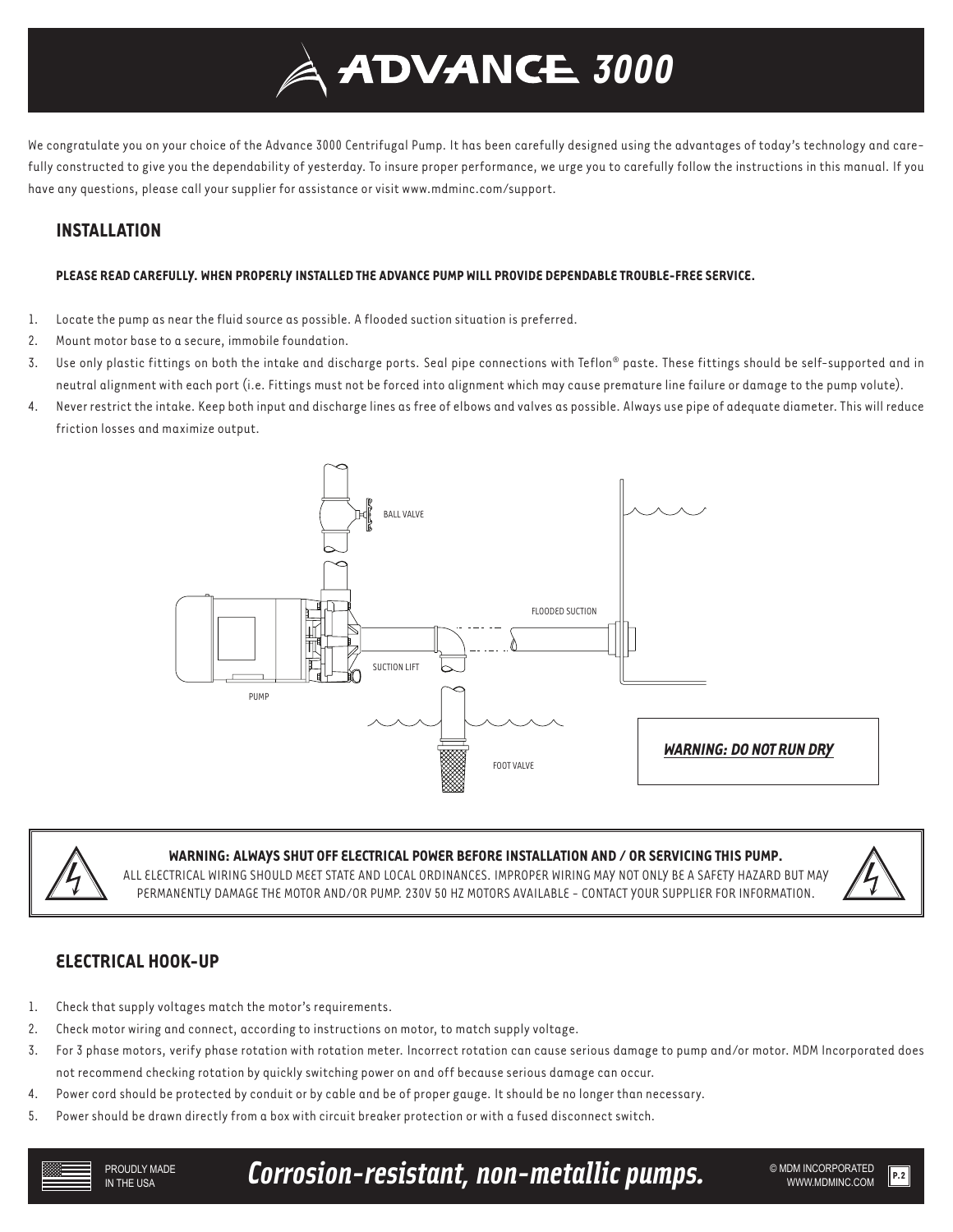## **ADVANCE 3000**

## **PUMP END ASSEMBLY**

- 1. Electrically, connect the motor so that the impeller will rotate counterclockwise when facing the pump with the motor toward the rear. **Warning:** Incorrect rotation will damage the pump and void the warranty. For 3 phase power, electrically check rotation of impeller with volute disassembled from bracket If pump end is assembled and rotation is incorrect, serious damage to pump end assembly can occur even if the switch is "quickly bumped." If rotation is incorrect, simply exchange any two leads.
- 2. Clean and inspect all pump parts (0-ring, seal seats, motor shaft, etc.).
- 3. Apply sealant to the bracket bore ID wall and around the seal case follow sealant mfg. instructions. We recommend using Gasgacinch®, Permatex® or 3M® 1300L. Silicone sealant can also be used for seals with metallic casings (not for Impenatra® seal).
- 4. Press seal head into bracket using a tool that is 1.5'' (38mm) in width that will apply pressure to the seal case shoulder. **Warning:** Do not apply pressure to the carbon or silicon carbide seal head.
- 5. **Step A:** Place slinger (rubber washer) over motor shaft. **Step B:** Mount bracket to motor using four M bolts supplied using a 9/16" (15mm) ratchet wrench. **Step C:** Tighten bolts in a cross pattern to 60 in-lbs.
- 6. **Step A:** Carefully, lubricate the seal seat elastomer OD and impeller hub ID with water. **Step B:** Press the seal seat into the impeller hub making certain that the ceramic is in evenly - the sealing surface should be parallel with the impeller hub.
- 7. Carefully lubricate carbon-graphite and ceramic sealing surfaces with clean water. **Warning:** Do not use silicon lubricants or grease.
- 8. **Step A:** Thread impeller onto shaft and tighten. If required, remove motor end-cap and use a screwdriver on the back of motor shaft to prevent shaft rotation while tightening. Step B: Replace motor end cap.
- 9. **Step A:** Seat large O-ring in volute O-ring channel. **Step B:** assemble volute to bracket with the 1/4-20 x 2 ¾" hex cap screws, washers and nuts using two ½" (13mm) ratchet wrenches. **Step C:** Tighten in a cross pattern (60 in-lbs).
- 10. Install drain plug with its O-ring in volute drain hole.
- 11. Before operating pump, allow a proper cure time for the sealant used in step 3.

#### TOOLS & MATERIALS



## **DISASSEMBLY**

- 1. **Step A:** Shut off power to motor before disconnecting any electrical wiring from the back of the motor. **Step B:** Remove drain plug to drain or empty out pump.
- 2. Disassemble volute from bracket by removing the six P-Bolts with a 1/2" (13mm) wrench.
- 3. Remove cap covering shaft at back of motor and with a large screwdriver. **Warning:** Prevent shaft rotation while unscrewing impeller.
- 4. Remove ceramic piece from impeller with either a flat head screw driver or pliers. **Warning:** Eye protection is recommended when replacing the seal.
- 5. Detach bracket from motor using a 9/16" (15mm) wrench.
- 6. Remove mechanical seal from bracket by pressing out from the back. **Warning:** If you are replacing the seal, do not dig out from the front.